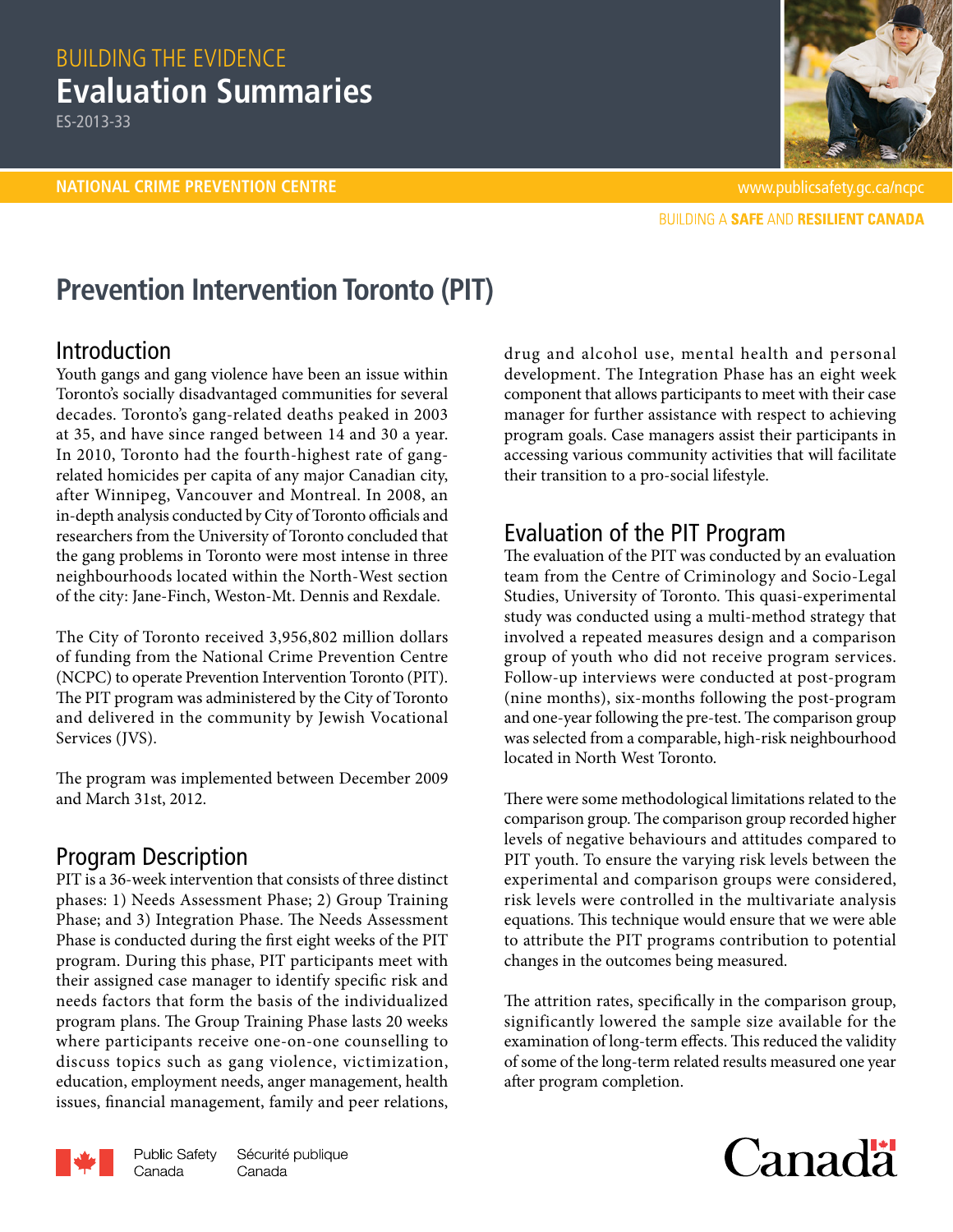Recording challenges related to service delivery to program participants prevented the evaluation team from accurately determining how program dosage did or did not contribute to changes in the outcomes measures. However, the evaluation team had the type of data that allowed them to assess the amount of service delivered in relation to the expected benchmarks identified in the project's work plan.

A final concern was the fact that the research team was not able to acquire official data on the PIT participants' criminal records. Such data would have allowed researchers to compare the results of the participant and staff member interviews with official statistics and thus improve the validity and reliability of the evaluation results. However, NCPC's ethical review committee and the evaluation team could not guarantee the confidentiality of participants' names, which resulted in the need to forego the use of official police records.

## Evaluation Findings

### Process Findings

This study focussed on responding to a number of process evaluation questions. Two key questions relate to whether the project was able to recruit the appropriate target group and whether the project was implemented as planned.

#### **Target Group**

2 Prevention Intervention Toronto (PIT)

The program was able to reach the intended target group. PIT targeted youth aged 13 to 24 years who were either gang-involved or at risk of gang-related activity. Youth were referred to PIT from a variety of sources including schools, community organizations, youth workers and parents. PIT case workers also engaged in various community outreach activities in order to identify young people who might benefit from PIT program services. Prior to being accepted into the program, referrals were required to complete a screening process that was designed to determine program eligibility. Out of the 322 youth recruited and subjected to the PIT screening protocol, 312 were accepted into the PIT program. This represents an acceptance rate of 96.9%.

The PIT program was able to recruit the appropriate target group. The results indicate that 35.0% of accepted youth were current or former gang members, 57.2% met the Euro-gang definition of gang involvement and 81.1% met the minimum risk-score threshold for gang involvement. Overall, 87.6% of accepted youth met at least one of these three criteria. The criminal history of PIT participants indicates that they have

had moderate to high levels of experience with the criminal justice system. For example, at the pre-test stage participants indicated that in the past six months they had been involved in making physical threats (61.4%); just over half (56%) had been engaged in a physical assault; 39.8% had been engaged in a gang fight; 29.5% were engaged in robbery/extortion and just over half (58.6%) had been arrested at least once prior to the program.

#### **Program Implementation**

The findings suggest that there were challenges implementing the program as planned, including the tracking and recording of activities at the individual level. According to the program plan, each PIT participant should receive 12 hours of one-on-one case management time during the Needs Assessment Phase of the program (1.5 hours per week over eight weeks). However, the average PIT participant received just 2.4 hours of case management during this period. Indeed, according to the official JVS tracking data, one-third of PIT participants (32.5%) did not receive *any* case management services during the Needs Assessment Phase. The required dosage in the needs assessment phase is important for producing individualized program plans for each participant.

During the first and second cycles of the PIT program, the majority of case managers reported that formally documented case management plans (i.e., plans that had been written down) had not been created for their individual participants. During the final cycle of the program, a structured process, including developing, completing and monitoring case plans could not be identified. The focus group findings with staff indicated that there was very little consensus regarding the specific objectives of the needs assessment phase. Some staff felt this phase was more about recruitment than assessment. Others felt that it was about relationship- or *rapport*- building between the case managers and the PIT youth. Few, however, identified this stage as a period of intensive needs assessment and individualized program planning.

During the training stage of the program, PIT youth were supposed to receive eight hours of group training per week or 160 hours over the entire 20-week period. The official JVS tracking data revealed that the average PIT participant received 29.2 hours of group training (or 1.5 hours per week)- less than 20% of the recommended group training dosage. Overall, none of the PIT participants received the recommended dosage of group training hours. Despite the weaknesses discussed above, most of the youth participants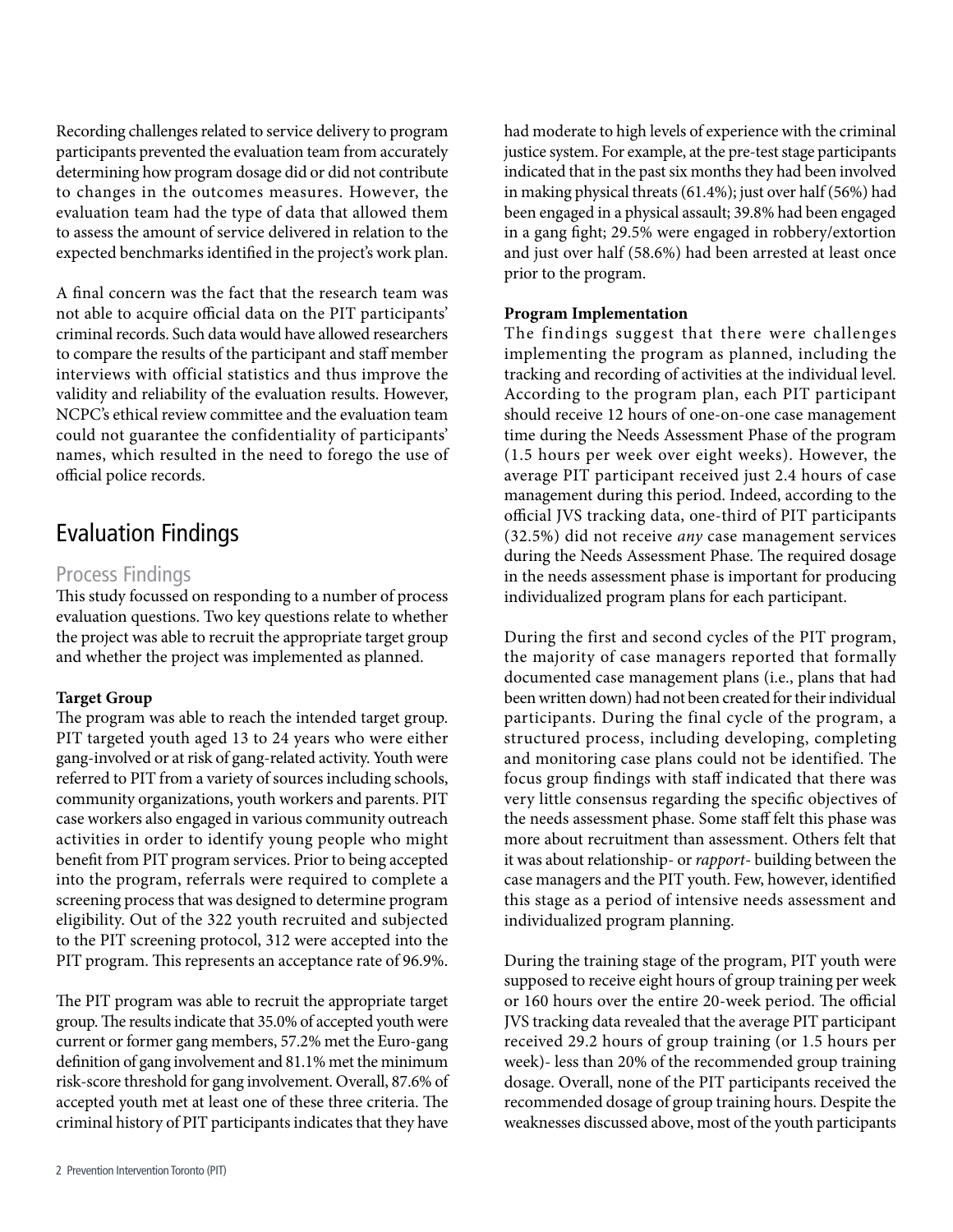had a positive view of the group training.

The Integration Phase of the PIT program spanned eight weeks and was designed to: 1) respond to the most important participant needs identified during the assessment phase; and 2) phase out reliance on PIT supports by introducing youth to new community resources that could help them achieve their program goals. During this period, PIT participants were supposed to receive 12 hours of one-onone case management time (1.5 hours per week). However, according to the official JVS tracking data, the average PIT participant received 5.4 hours of case management time during this period.

The focus group findings suggested that there were some program accessibility challenges. One of the site locations did not have the facility for staff to buzz participants into the building, thus creating delays and frequent participant absence. Several youth indicated that they exited the PIT program because they could not access program services during the 9 am to 5 pm period, due to work or school obligations. The evaluators and the City of Toronto program manager emphasized that this contributed to limitations in program implementation. Key informant and focus group findings indicate that the time between the needs assessment and training phase was too short. Case managers were focussed on recruiting new clients, resulting in a diminished focus on assessing clients, developing plans and implementing the full program requirements.

Overall, there were a number of challenges that suggested that the program was not implemented as intended.

### Outcome Findings

The results outlined below refer to short- and long-term effects. Short-term effects correspond with measures that were taken post program (9 months after the program started) and long term effects correspond with measures taken at the 6 month and 12 month periods following the post program periods.

### Attitudes

#### **Attitudes towards Crime, Violence and Gangs**

PIT participants showed an increase in pro-social attitudes towards crime, violence and gangs, while scores for the comparison group showed no change between the pre- and post-test periods. This finding suggests that the PIT program contributed to a positive change in attitudes towards crime, violence and gangs. Respondents with higher risk levels, as measured by the screener, also experienced more significant improvements in attitudes towards crime. It should be noted, however, that this positive effect was maintained over time, as both the experimental and comparison groups experienced the same rates of change six months after program completion.

#### **Attitudes towards the Criminal Justice System**

The results indicate that PIT participants experienced a statistically significant improvement in attitudes towards the courts in the short term. This suggests that the program contributed to positively changing thought patterns that contribute to strengthening protective factors. When testing changes between the pre- and the six-month post program follow-up period, there were no statistically significant differences between PIT participants and the comparison group, which indicate that the program's favourable effect is most salient at the program completion period.

#### **Attitudes towards Education**

There were no statistically significant differences in attitudes towards education between the PIT participants and the comparison group. Results indicate that the favourable increase in positive attitudes was similar for both groups at the post program and the six-month follow-up measure. These favourable increases cannot be attributed to the program since youth who did not receive the program also experienced an increase in favourable attitudes at similar rates.

#### **Attitudes towards Employment**

Based on measures taken prior to and after the program, the data suggests that PIT participants experienced a statistically significant improvement in attitudes toward employment when compared to youth who did not receive the program. These favourable results are not sustained at the 6-month and 12-month follow-up periods.

### Risk and Protective Factors

#### **Association with Gang-Involved Peers**

Overall, there is no evidence to suggest that PIT participants experienced a statistically significant short-term (six months) or long-term (one year) decline in the number of gang-involved friends in their social network. Although PIT participants did report slightly fewer gang-involved friends over time, similar declines were observed among the comparison group; therefore program attribution cannot be established.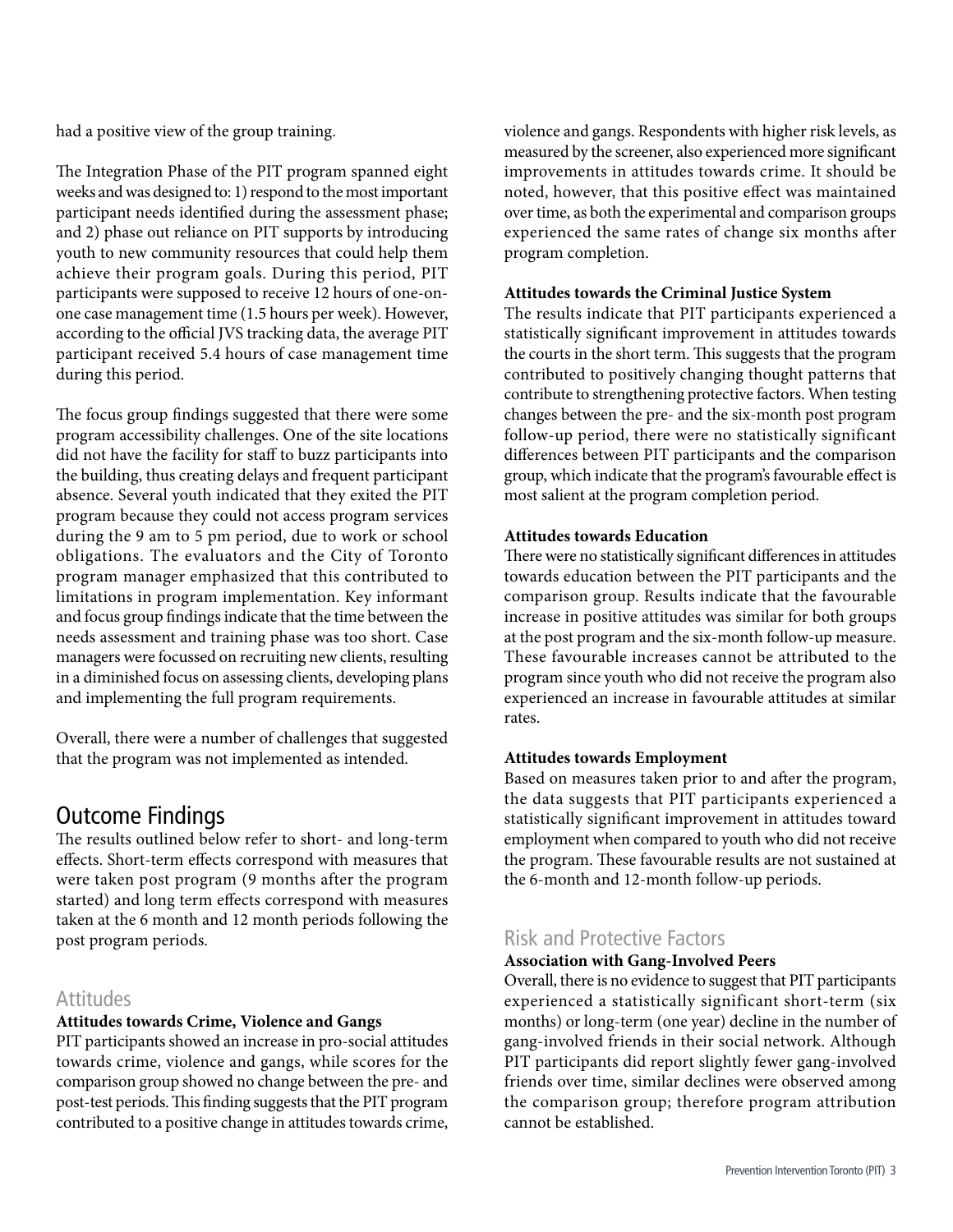It should be noted, however, that the results also indicate that PIT participants who received high levels of anti-crime programming were more likely to reduce interactions with gang peers than those who received few crime-related program services. This finding provides some support for the efficacy of the PIT program.

#### **Association with Anti-social Peers**

The results indicate that PIT participants did experience a statistically significant increase in pro-social friendships between the pre-test and post-test interviews. These increases were greater than increases experienced by members of the comparison group, which indicates that the PIT program contributes to strengthening this peerrelated protective factor.

#### **School Attendance, Disciplinary Problems and Academic Performance**

The data indicate that, between the pre-test and first follow-up interview, PIT participants were more likely to remain in school (or return to school) than members of the comparison group. Further analysis reveals that educationrelated program dosage was a significant predictor of school attendance. Between the pre-test and six-month follow-up interview, PIT youth who received a high volume of education-related services were more likely to stay in school or return to school than participants who received relatively few education-related services. The data, however, reveals that the PIT program had no long-term impact on school attendance.

The PIT program also had a positive impact on conduct at school. Between the pre- and post-test interview, PIT youth were more likely to experience decreases in disciplinary problems at school than members of the comparison group. However, long-term differences between the PIT youth and the comparison group could not be identified.

The results also suggest that, in the short term, PIT participants were actually less likely to report improved academic performance than members of the comparison group. This finding is contrary to program expectations. Dosage measures were also unrelated to changes in academic performance over time, which indicates that a greater focus on academic performance during the PIT program does not contribute to favourable changes.

Overall, the evaluation results suggest that the PIT program had a positive impact in the short-term on school attendance and conduct at school, but did not contribute to favourable change in academic performance.

#### **Self-Esteem**

Participation in the PIT program was associated with a significant increase in youths' self-reported levels of selfesteem between the pre- and post-test interview. However, further testing at the six month follow-up period indicates that there was no long-term treatment effect. Moreover, the amount of exposure to PIT services did not predict an increase in self-esteem; those who received relatively few PIT service hours improved over the short-term, just as much as those who received many hours.

#### **Family Relationships**

The results suggest that being in the PIT program was not associated with general improvements in family relationships. Although family relationships did improve significantly for PIT youth over time, the comparison group experienced similar positive changes. These changes cannot be attributed to the PIT program, however, due to similar rates of change made with the comparison group.

#### **Participation in Pro-Social Activities**

This study examined PIT's contribution to a change in involvement in pro-social activities (volunteering, attending church, working on hobbies, playing sports, etc.) for study participants. The results suggest that, over the short term, PIT participants were more likely to report an increase in pro-social activities than members of the comparison group. Differences between PIT participants and the comparison group, however, do not reach statistical significance over the long term. Overall, the results suggest that the PIT program increased participation in pro-social activities at the post program period.

#### **Self-Control, Conflict Resolution and Anger Management**

While youths' self-reported levels of hostility declined over time, this improvement cannot be attributed to the PIT program. PIT participants improved just as much as members of the comparison group. Data also suggests that the amount of exposure to PIT services was not related to changes in hostility over time.

The PIT program was associated with a significant decline in youths' self-reported levels of temper between the pre- and post-test programs but there was no long-term treatment effect. Moreover, the amount of exposure to PIT services did not predict a decrease in participants' anger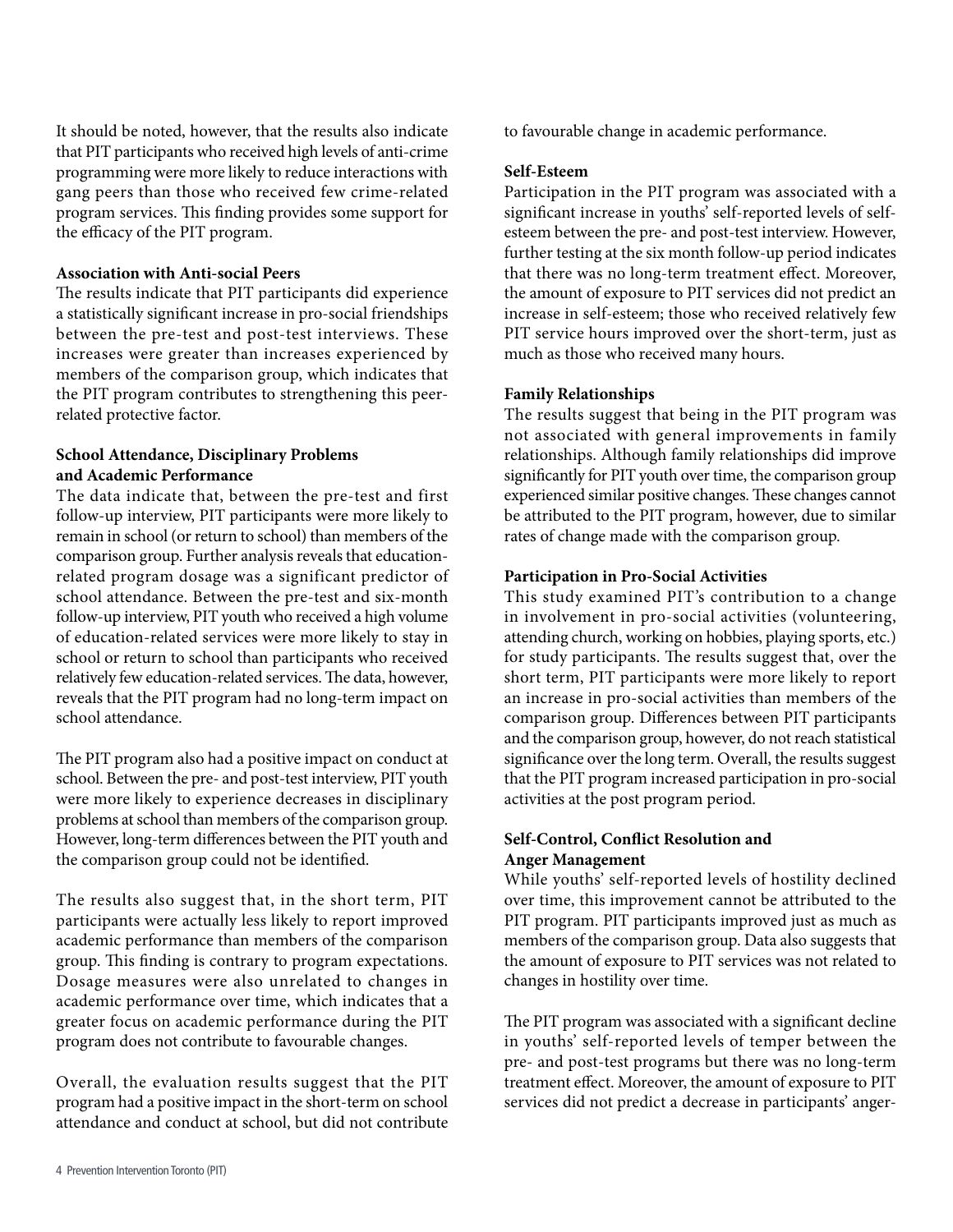related levels.

Overall, the results of the evaluation suggest that positive self-control, conflict resolution and anger management were achieved for PIT participants; however, similar rates of favourable changes were also made for the comparison group.

#### **Drug and Alcohol Use**

There is evidence to suggest that PIT participants were more likely to reduce their level of marijuana use between the pre-test and post-test interviews than members of the comparison group. It should be noted, however, that further tests indicate that the reductions are unrelated to program dosage. Those that make favourable changes had the same amount of program services as those that made no change in their marijuana use.

The data suggests that PIT participants did not experience a significant decline in getting drunk between the pre-test and post-test interviews. Any favourable changes that did occur between the pre- and six-month follow-up period were similar to the trends experienced by the comparison group.

Data collected on dosage indicate that very few PIT services targeted issues of drug and alcohol use. During group training, for example, only one session per site addressed substance abuse issues. This might explain why there was relatively little program impact on drug and alcohol use.

#### Behaviours

#### **Criminal Victimization**

The results indicate that the PIT participants experienced a statistically significant decline in criminal victimization between the pre- and post-test interviews. In gang studies, the victimization rate is another indicator of a youth's increasing desistance of gang involvement. This rate of decline is significantly greater than the rate of decline observed among the comparison group. Overall, the evaluation results suggest that the PIT program did help reduce criminal victimization among program participants in the short term. These findings were not maintained at the one year follow-up period.

#### **Criminal Offending**

PIT participants experienced a greater short-term decline in non-violent offending than members of the comparison group. Although PIT participants also experienced a significant long-term decline in non-violent offending between the pre-test and six month follow-up period, this rate of decline did not significantly differ from the rate of decline experienced among the comparison group.

Further analysis indicates that total program dosage and crime-related program dosage are not related to declines in non-violent offending over time. In other words, those who received fewer PIT program services were just as likely to experience a decline in non-violent offending as those who received many services.

PIT participants also experienced both a short-term and a long-term decline in violent offending. During both time periods, the rate of decline among PIT participants was significantly greater than the rate of decline observed among the comparison group. This is consistent with program expectations. Further analysis indicates however, that neither total program dosage nor crime-related program dosage are related to declines in violent offending over time. In other words, PIT participants who received a low dosage of PIT services were just as likely to experience declines in violent offending as those who received a high dosage. Being part of the program matters, but the level of involvement does not.

Overall, the results of the evaluation suggest that the PIT program did, in fact, contribute to reductions in criminal offending among program participants. The results are relatively stronger with respect to violent offending.

#### **Contact with the Justice System**

The results suggest that PIT participants experienced a slight decline in self-reported arrests between the pre- and post-test periods. There was a large, statistically significant decline in arrests between the pre-test and 6 month follow-up period.

Further analysis reveals that both the short-term and longterm declines in arrests experienced by PIT participants did not statistically differ from those experienced by the comparison group over the same time period.

#### **Gang Involvement**

The evaluation results indicate that there was a statistically significant decline in gang membership among program participants over the study period. For example, while 34%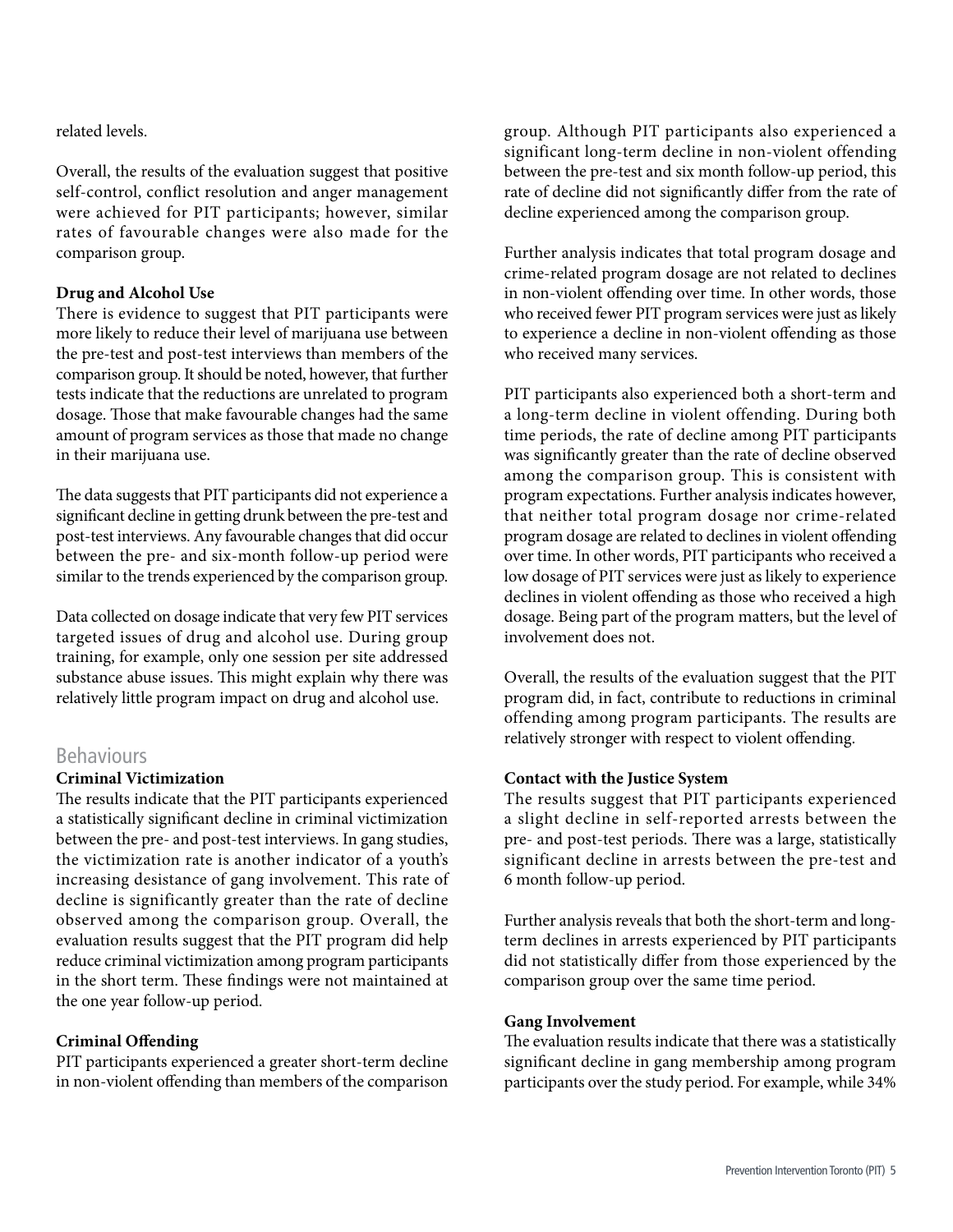of PIT participants admitted gang membership during the pre-test interview, this figure dropped to only 9.0% during the one year follow-up interview. However, despite a statistically significant decline in gang membership among PIT participants between the pre-test and six month follow-up periods, the rate of gang desistance was actually greater among members of the comparison group.

An examination of the PIT youth in isolation indicates that those who received extensive PIT program services were less likely to desist from gangs than those who received relatively fewer services. During their posttest interviews, the majority of PIT participants claimed that the PIT program had helped them stay away from gangs and avoid involvement with gang-related criminal activity. One-third (33%) of the participants, however, felt that the program had not helped them avoid gangs. The majority of staff members also felt that the PIT program had helped youth avoid gangs. However, most staff members agreed that the program was more suited to prevention than intervention. According to the case managers, the program had only helped a few "hard-core" gang members exit the gang lifestyle.

## Lessons Learned and Recommendations

### Program Delivery

PIT case managers should screen all new recruits using the standardized screening interview. The screening interview should always be administered by a case manager in a private, one-on-one setting with the expectation that all sensitive questions be asked during the interview.

A standardized risk assessment should be mandatory for all program participants. The results of the risk assessment should be the basis for individualized program plans. Case managers should also be allowed to further assess their participants' needs through informal, rapport-building activities.

PIT supervisors need to closely monitor the activities of case managers to ensure that individualized case management plans are being followed. PIT should hire case managers who already have extensive case management experience and who are already familiar with the need to fully document and monitor individualized case management plans.

The PIT program should further develop its group training

curriculum and include detailed lesson plans that address specific topics. These topics should be directly related to the predominant risk factors of program participants. Case managers should receive additional training pertaining to the purpose of the curriculum and how to deliver lessons to an audience of high-risk youth.

To improve program fidelity, PIT supervisors need to increase on-site visits during group training to ensure that the program curriculum is being delivered in a consistent fashion across different program locations.

A reduction in total caseload numbers (10 per case manager) and a slight increase in case manager hours (to 40 hours) could vastly improve the ability of the PIT program to deliver necessary services to individual participants.

The PIT program should change its hours of operation to increase the participation of high-risk youth residing in disadvantaged neighbourhoods. It is recommended that the hours of program operation be changed to weekdays between 1:00 pm and 9:00 pm. It is also recommended that the program operate during at least one afternoon during the weekend. This will better accommodate PIT participants who are either in school or employed.

A strict code of conduct and security protocol should be established and participants should be made aware of program rules during intake. Lack of respect for program rules should result in dismissal from the program.

The PIT program should develop two program streams – one for youth 13 to 16 years of age and the other for young adults between 17 and 24 years of age. This will ensure the curriculum is age-appropriate.

The PIT program should ensure that participant support does not end completely upon program completion. In an effort to continue to support youth once the program has ceased, program workers should refer youth to other support workers or community programs as needed.

### Evaluation

It is essential for the evaluation research team to be fully accessible to all program staff and to address any questions or concerns regarding the evaluation process as quickly and thoroughly as possible. To accomplish this, it is necessary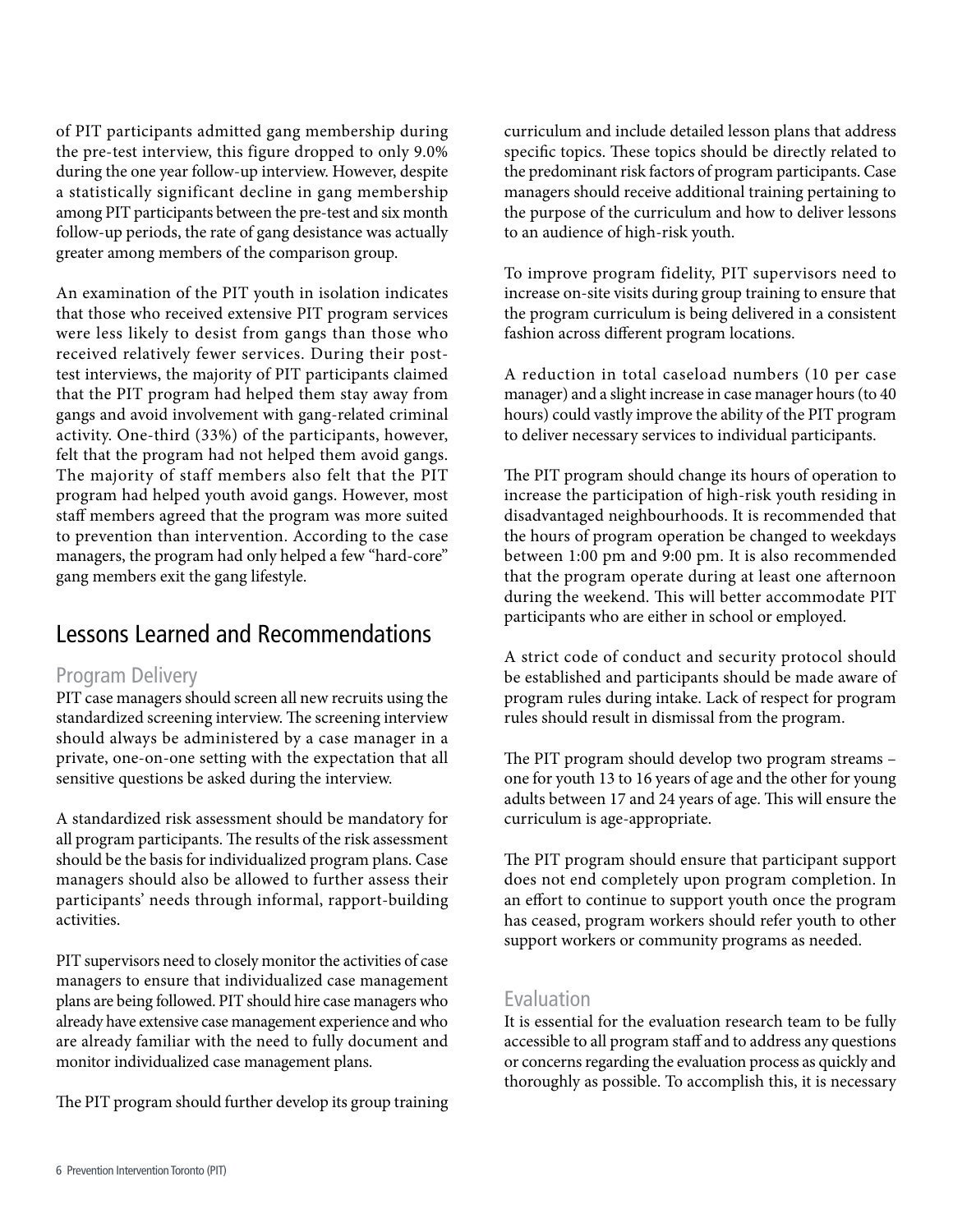that they be on site when possible.

It was useful that members of the evaluation research team took the time to fully explain each element of the evaluation strategy to program staff. It is recommended that evaluators explain how the program evaluation can enhance program efficacy during the planning and implementation of the program.

Evaluators should consider the opinions and suggestions of program staff and stakeholders in the development of evaluation strategies. Reviewing proposed evaluation strategies with program staff before implementation will bolster researcher-staff relationships and may lead to valuable methodological revisions.

PIT program supervisors need to conduct periodic on-site visits to program sites and conduct regular discussions with researchers to ensure that proper evaluation-related procedures are being followed. Emerging problems should be dealt with immediately before they compromise the quality of the evaluation data.

Honorariums are required to recruit both program and comparison group respondents. Providing monetary incentives to youth who take part in evaluation-related interviews will encourage youth to complete the interviews, and reward them for their time and honesty.

To promote evaluation team safety, evaluation research assistants should travel and work in teams of two whenever they are in high-risk neighbourhoods. In addition, interviews should be scheduled only in public locations, such as community centres and schools.

Ensure that the comparability of experimental and comparison groups is tested in the early stages of the evaluation. Identify and report on the similarities and differences by considering the following factors: age, socioeconomic status, history of charges, history of arrests, history of offending, key gang-related risk factors, school status and other relevant factors. This will clarify the comparability between the two groups. Differences related to the predisposition of the group can be statistically isolated and considered when interpreting results.

All efforts should be made to reduce respondent attrition. In order to facilitate the re-connection with respondents for follow-up interviews, researchers should try to utilize a variety of contact strategies, including phone numbers, friends or family members, case managers, community workers, twitter accounts, texting and Facebook. During the pre-test interview, the interviewer should also ask the respondent about the best way to contact them in the future.

PIT program staff members need to better track the activities they engage in and the specific services they provide to youth participants. To improve case manager recall and the accuracy of tracking data, staff members should record their activities on a standard tracking sheet at the end of each business day. The retroactive recording of activities at the end of the week or the end of the month could contribute to both the under- and over-estimation of program services. The accurate recording of program activities and the specific services delivered to individual participants will better enable researchers to determine the aspects of the PIT program that are most effective and those aspects that are not working.

Some respondents may be sensitive to answering questions about their family members and friends. Whenever possible, such questions should be administered at the end of participant interviews after a rapport has been developed.

The evaluation of PIT and any other crime prevention program would greatly benefit from the acquisition of official criminal record data from the police as well as the participants' official school records. This would allow researchers to compare the results of the participant and staff member interviews with official statistics and therefore improve the validity of the evaluation results. However, the collection of this information needs to be conducted in a manner that does not disclose the names of PIT participants to police or school officials. In order to accomplish this, a strong partnership needs to be forged between program officials, the evaluator and both school and police officials. The police would need to sign a confidentiality agreement to ensure that the program youth would not be unnecessarily monitored or labelled as a result of the need to obtain data from official records.

## Conclusion

The process evaluation revealed that the program did reach the intended target group, however, the PIT program was not delivered in a manner that was consistent with the original City of Toronto program plans. Overall, program fidelity was low, indicating that the average PIT participant